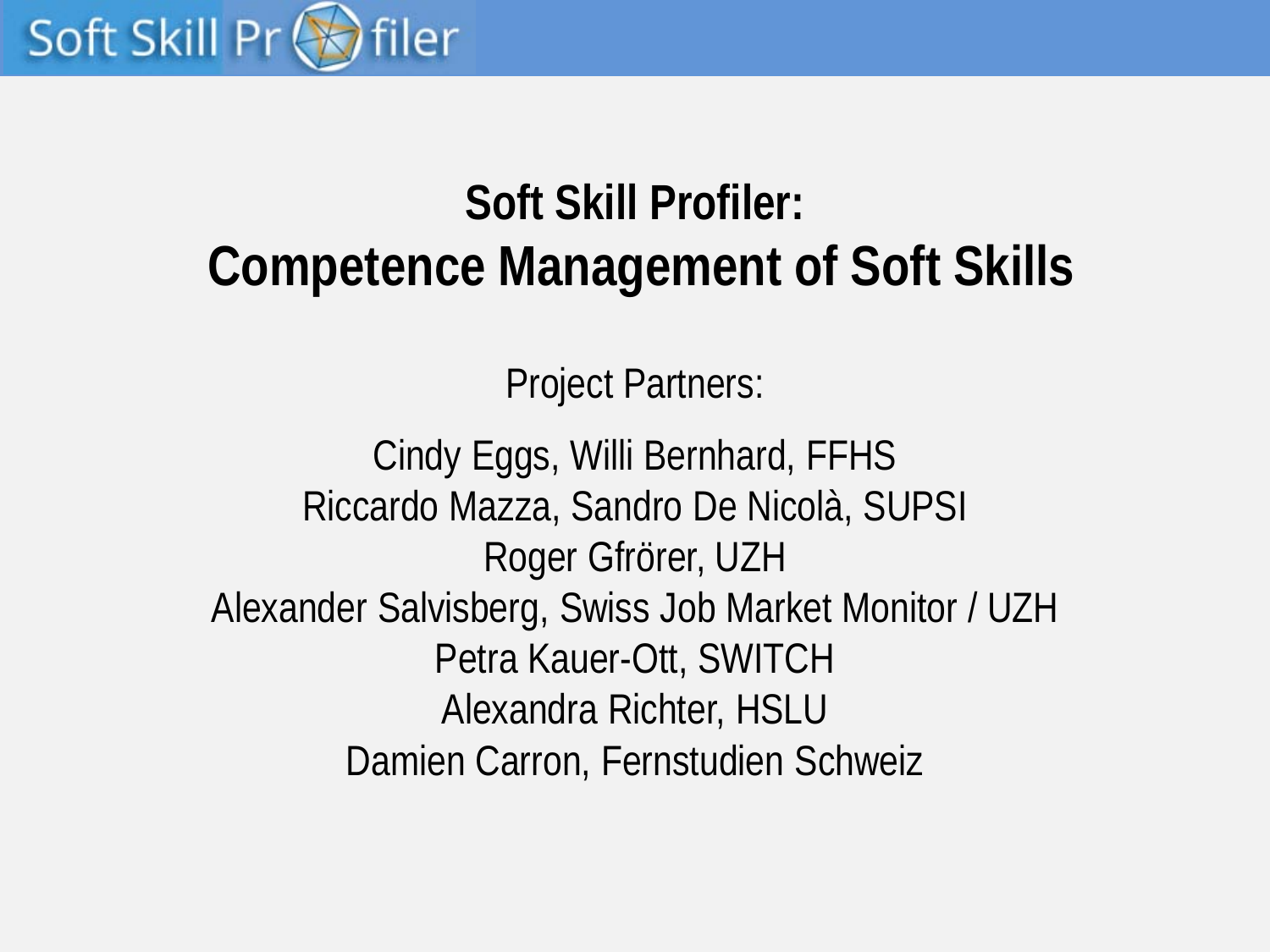### Soft Skill Pr filer

**The Soft Skill Profiler supports competence management at individual level. The new online tool allows you to:**

- create your personal skill profile
- invite your peers to assess your skills and compare the resulting profiles
- choose from 20 occupational sectors and compare your profile with the job requirements in this occupations
- find out the occupations that best match your skills profile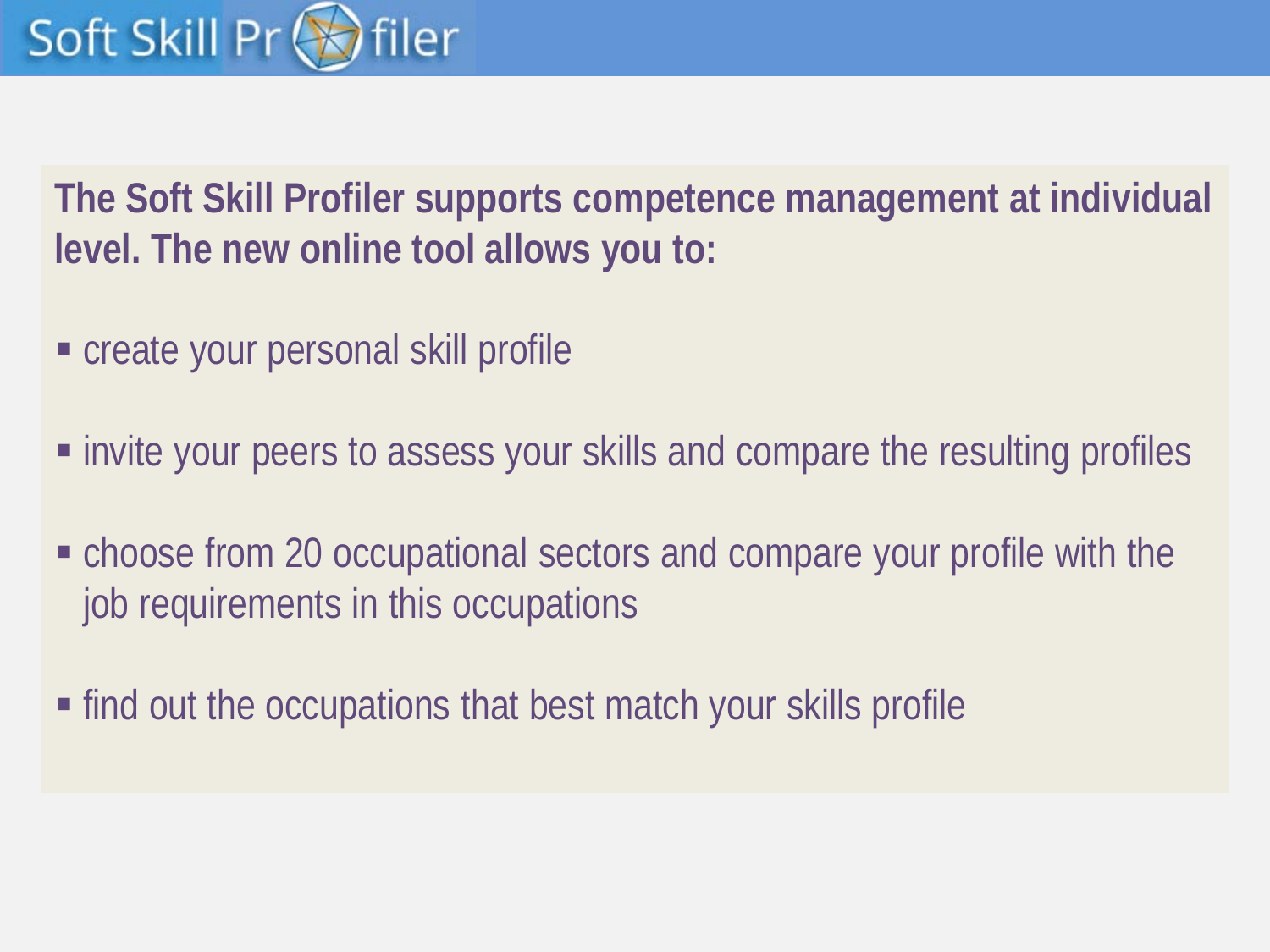# Soft Skill Pr Siler

# Self assessment of personal skills **Personal profile**



Create your personal skill profile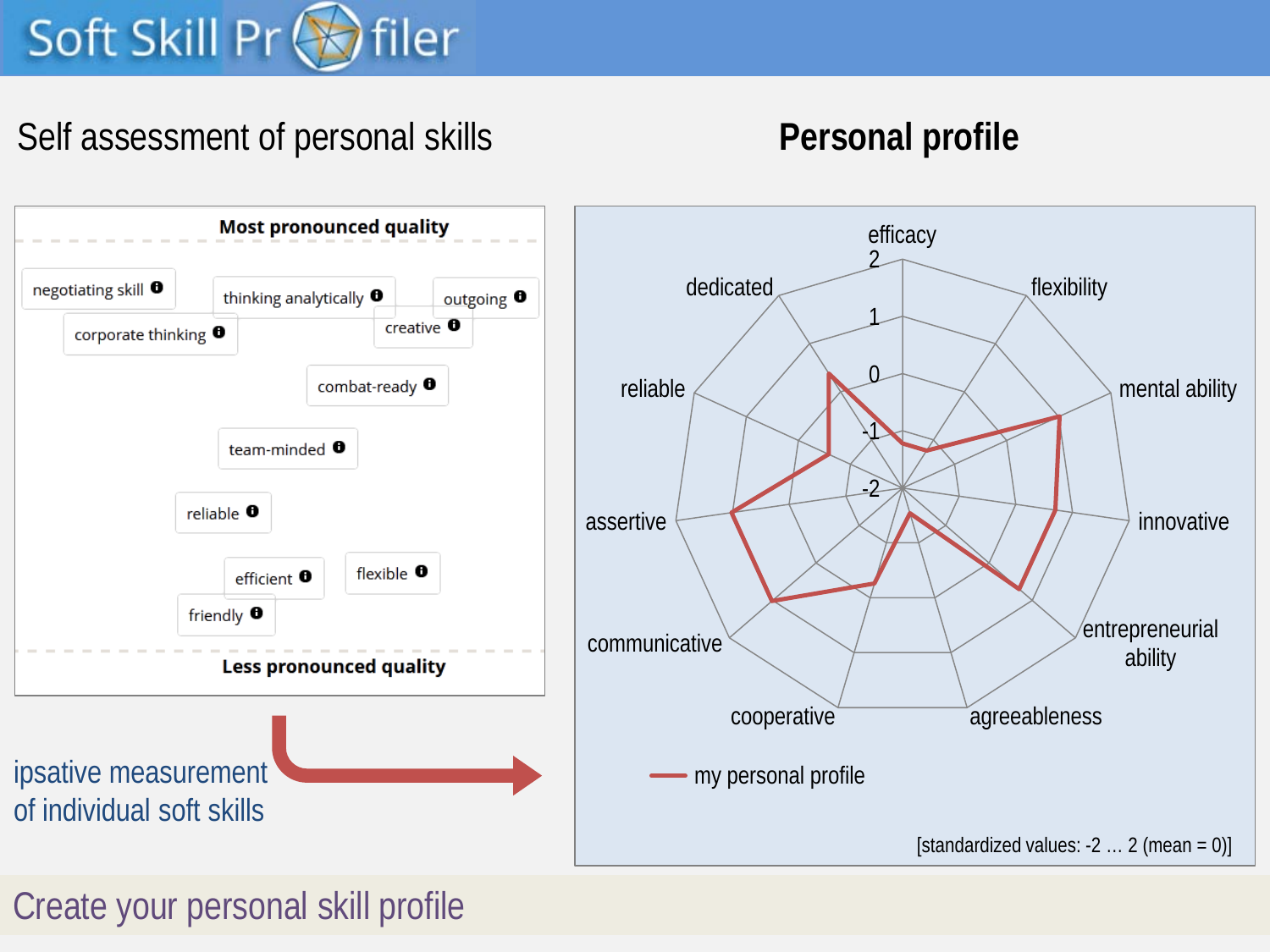# Soft Skill Pr < filer

# Self assessment of personal skills **Personal profile**



Invite your peers to assess your skills **Example 20** ... and compare the resulting profiles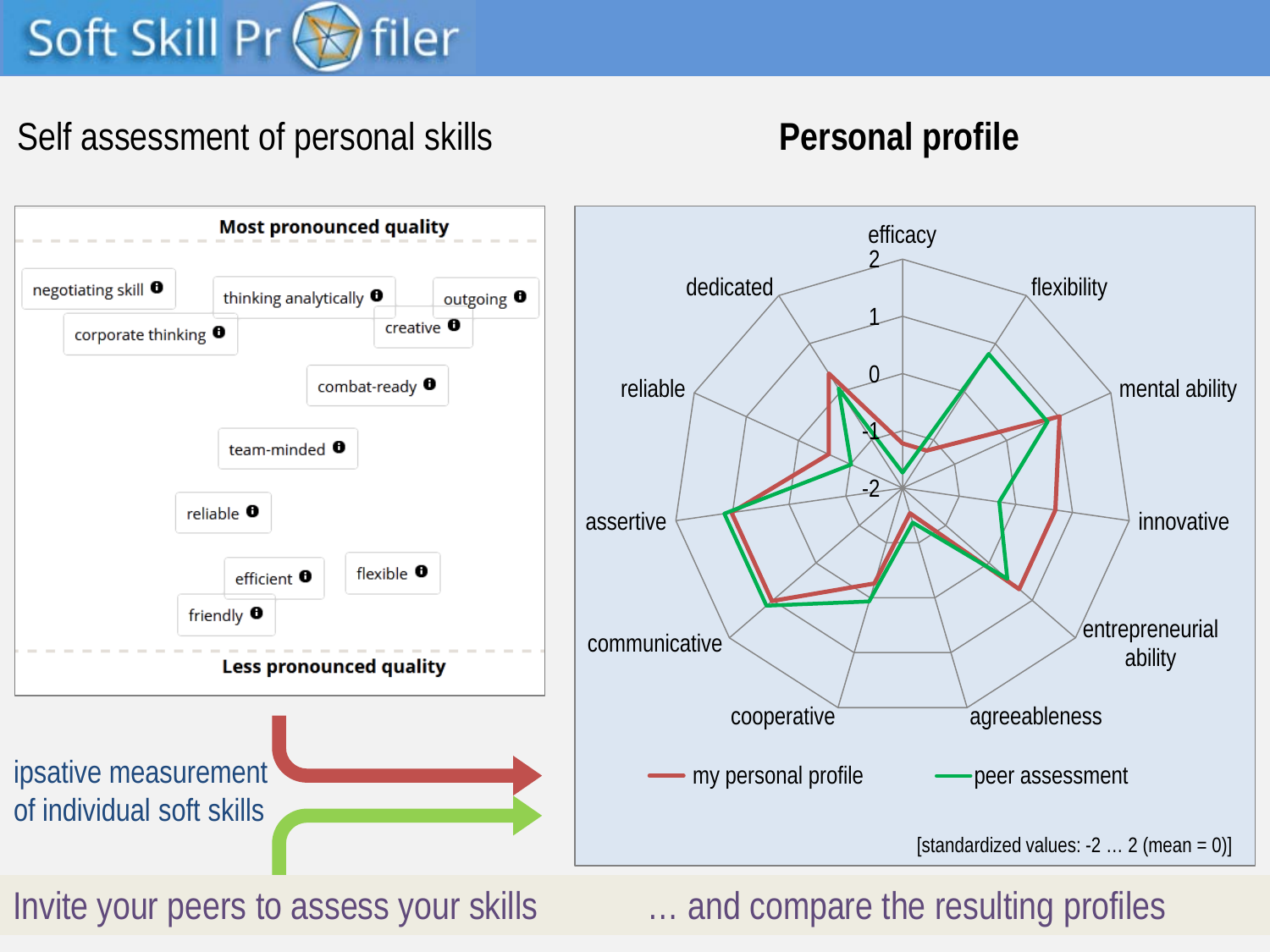### Soft Skill Pr filer

# Job requirements **Personal profile and occupational profile**

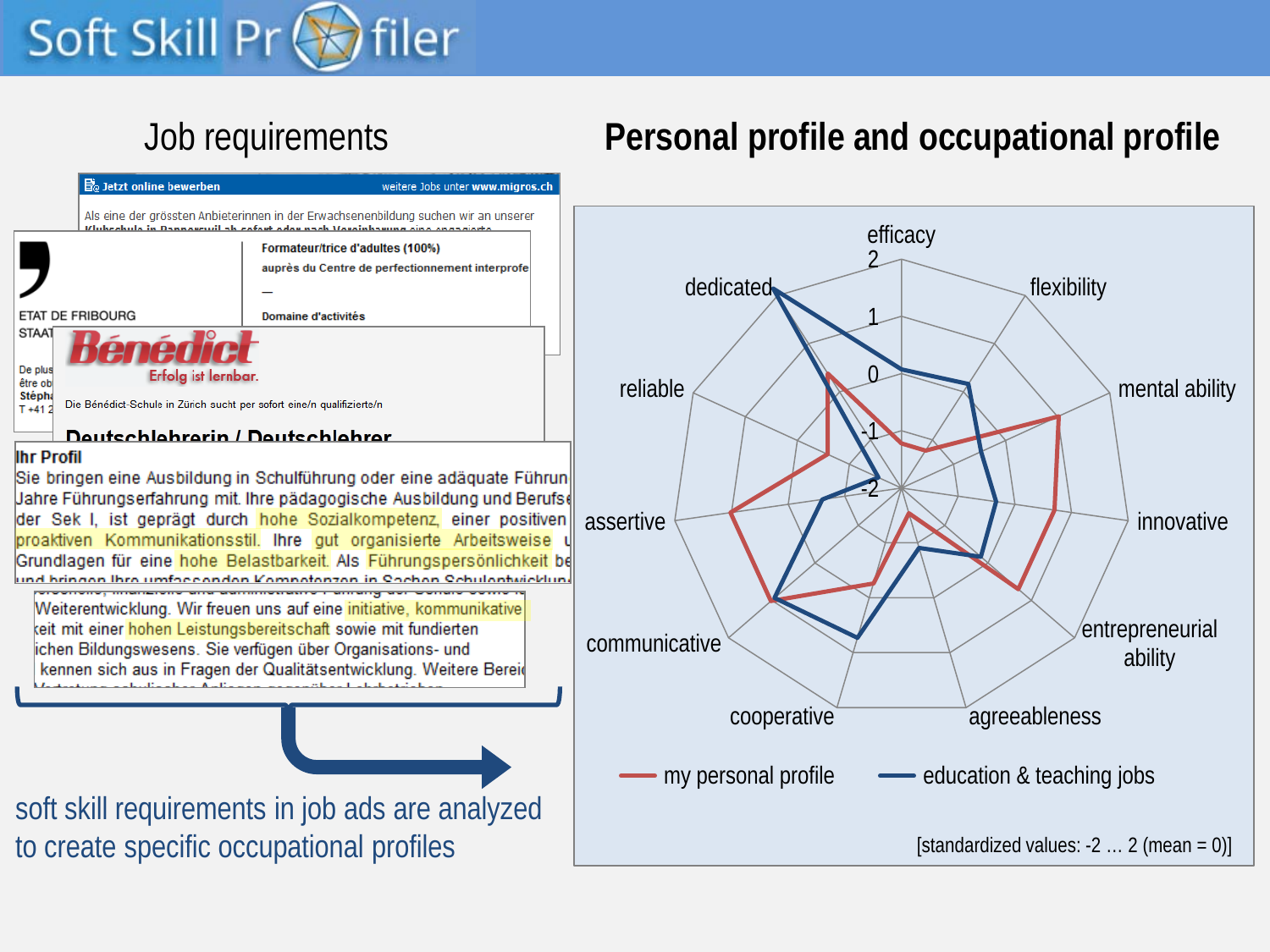

## **Personal profile and occupational profile**



Choose from 20 occupational sectors …and compare your profile with the requirements